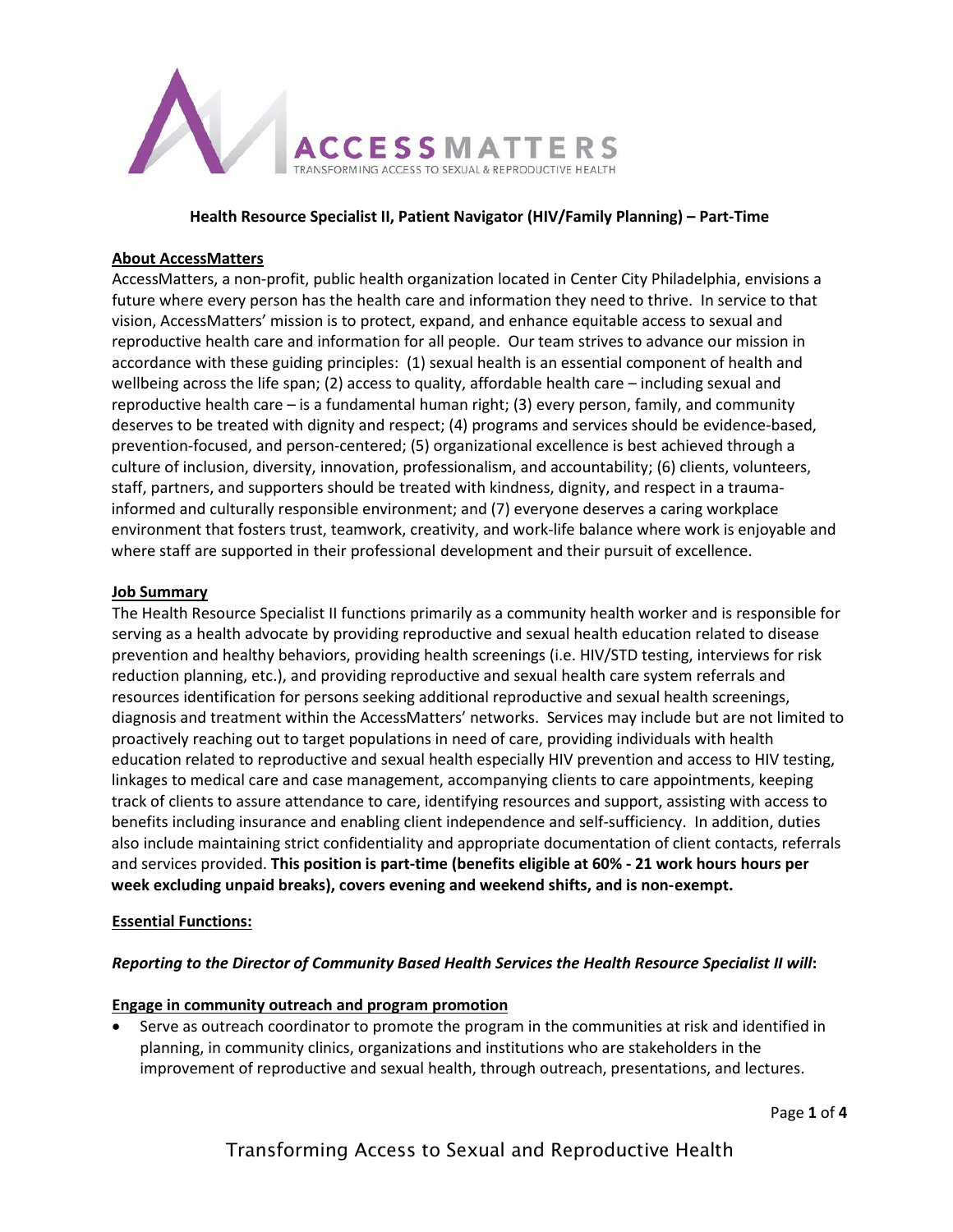

- Provide sexual and reproductive health education and referrals around HIV, STDs, hepatitis, and other sexual health issues, to improve client health literacy, increase active participation in care decisions, and to maintain health care access.
- Maintain communication with clinic staff at identified sites to access target population to identify status or/and coordinate services.

# **Provide client service, support, and referrals**

- Function as a community health worker by assisting in coordination of care and support services for individuals and families to improve health outcomes, based on care provider referral plan and client assessment, identifying additional needs.
- Increase quality health outcomes; establish goal-setting that includes risk reduction, adherence counseling and disclosure services where appropriate.
- Maintain communication with relevant healthcare and support services entities that may provide diagnostic, treatment and additional social support for clients.
- Provide frequent health screenings (i.e. HIV/STD rapid testing), risk reduction counseling, health education, and reproductive and sexual health care system referrals, at various city program sites during day, evening, late night and weekend hours as scheduled.

## **Assist with program operations and goal attainment**

- Serve as Team Leader for the Health Resource Specialist l and/or Peer Counselors, assisting the Director of Community Based Health Services as point of contact for scheduling of onsite client services and event staffing, custody of client records and incentives, event logistics, and community advisory board engagement.
- Maintain close communication with supervisor and meet regularly with program team to report and review progress.
- Collect and process program data and paperwork, maintain and regularly update program database in an accurate and timely way, and generate reports as required by management.
- Complete routine administrative duties including filing, shredding, collating, stocking, and other operational needs.
- Adhere to all program guidelines and protocols and protect client information and records at all times in compliance with agency Confidentiality Policy and Pennsylvania's Act 148.
- Maintain high ethical standards and conduct regarding confidentiality, integrity, dual-relationships, and professional behavior overall.
- Participate in special events, trainings, programs, projects, meetings, and other duties as assigned.

# **KNOWLEDGE, SKILLS, AND ABILITIES**

- Experience serving as a community health worker; progress toward or completion of Community Health Worker coursework and/or certification is strongly desired (see [https://www.pacertboard.org/sites/default/files/2021-01/PCB\\_CCHW\\_Application\\_19.pdf](https://www.pacertboard.org/sites/default/files/2021-01/PCB_CCHW_Application_19.pdf) ).
- Ability to counsel people using motivational interviewing techniques, in an unbiased, effective, culturally responsible, and non-judgmental manner.
- Proficiency in the provision of risk reduction counseling sessions in sexual and reproductive health.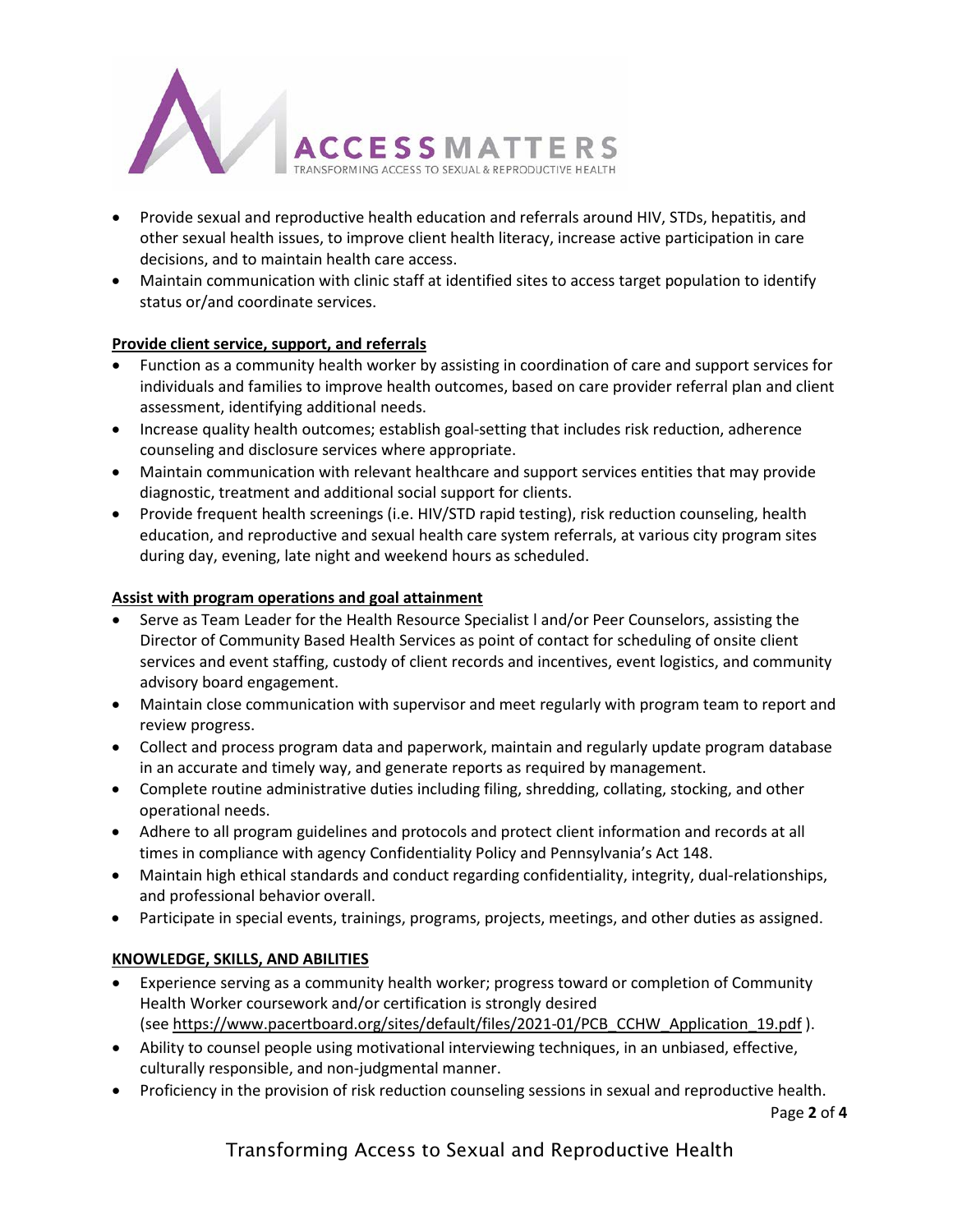

- Proficiency in the administration of HIV and/or other STD testing technologies in clinical and community settings.
- Ability to travel to partner organizations, clinical provider sites, client homes, and other community settings where clients receive services or congregate within regions of Philadelphia.
- Ability to work in community locations without on-site supervision.
- Ability to facilitate educational programs in diverse settings.
- Ability to engage consumers in diverse settings (clinical, community settings).
- Ability to regularly work outside of normal business hours, e.g., scheduled evenings, nights, and weekends.
- Ability to communicate effectively and inclusively, verbally and in writing, with individuals or groups.
- Ability to perform with a high level of confidentiality, discretion and integrity.
- Demonstrated ability and desire to work within a multi-cultural and multi-disciplinary team environment, serving diverse populations and institutions across a broad spectrum of community and clinical providers within the fields of sexual and reproductive health and maternal and child health.
- Knowledge and experience working with diverse communities and colleagues with demonstrated cultural humility and responsibility.
- Demonstrated organizational skills and ability to manage multiple tasks and details accurately and on deadline within a compressed timeframe, while remaining flexible and open to changing priorities.
- Strong ability to use technology and computer applications effectively, such as Microsoft Office Applications.

## **EDUCATION AND EXPERIENCE**

*Education:*

- Associate degree in health-related field, and/or 3-5 years of experience in the delivery of communitybased health education and services. Bachelor's degree preferred. Relevant industry specific experience may be considered in lieu of degree where possible.
- Two (2) years of providing care coordination/navigation, community health worker, or other services in community-based locations preferred.
- Progress toward or completion of Community Health Worker coursework and/or certification is strongly desired.
- AACO Regional Prevention Network Certification or comparable HIV certification course (American Red Cross, TPAC, Philadelphia FIGHT, State of Pennsylvania HIV Counseling and Testing Certification or three (3) years of experience delivering community-based health education and services.
- Must be eligible for all city and state mandatory clearances, e.g., criminal and child abuse clearances.

## *Experience:*

- Provision of 3-5 years of working in counseling, community-level or client level health navigation or education and/or community health worker experience, especially in the field of HIV/STD testing, prevention, sexual and reproductive health, family planning, maternal health, and counseling services. Provision of at least one year HIV counseling and testing strongly preferred.
- Familiarity with ARTAS intervention and linkage techniques strongly preferred.